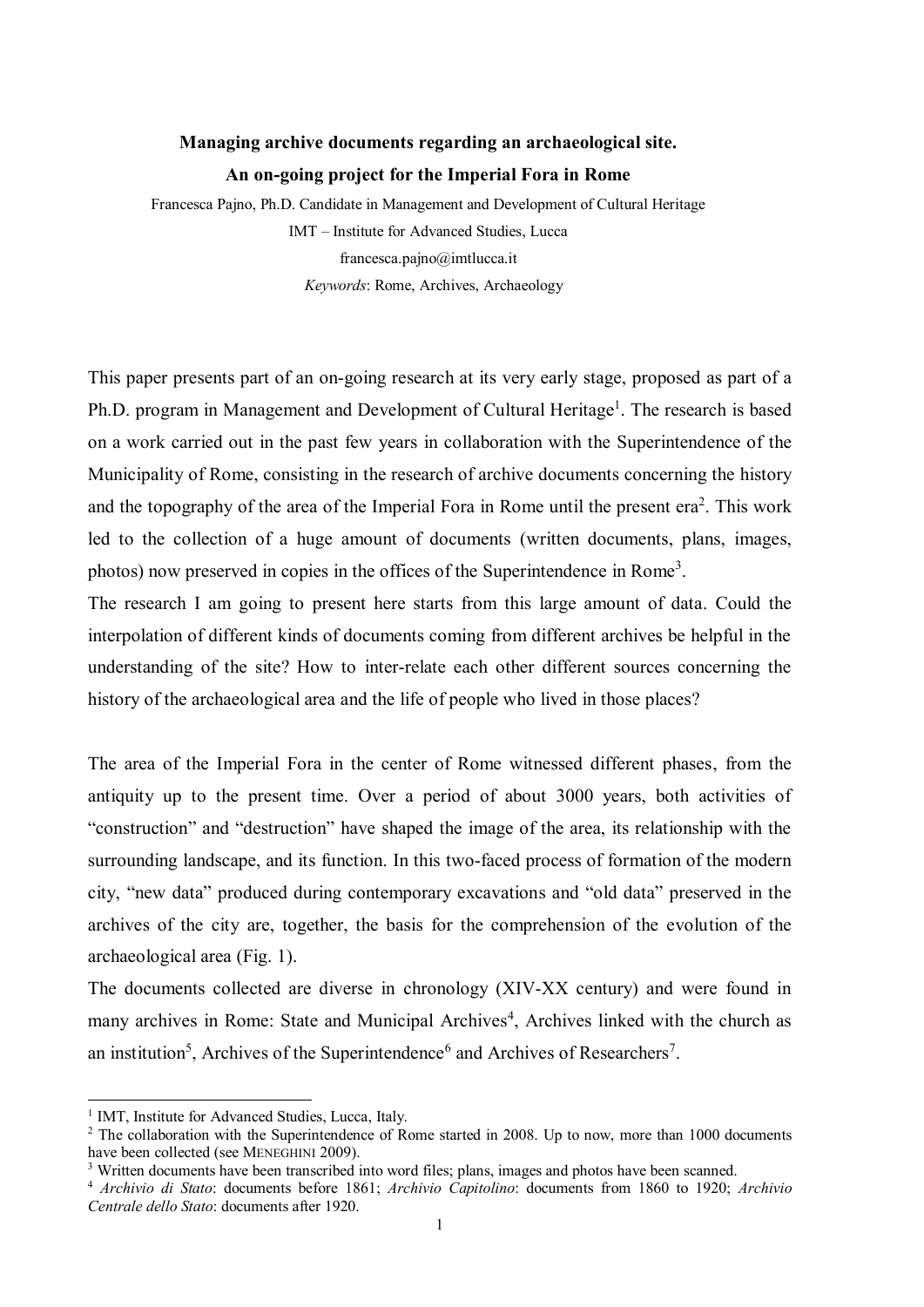Written documents are both public and private. The most significant part of the public material comes from the offices involved in the administration of cultural heritage in Rome over the years<sup>8</sup>. Among private documents, we mostly find texts produced by the notaries between the XVI and the XIX century concerning properties in the area, and private letters of people living in that region. Moreover, there are documents produced by churches built over the Imperial Fora since the IX-X century: lists of the goods owned by the churches, lists of people living in the area and description of the excavations made near the churches.

Among graphic documents, there are old cartographies (from the XVI to the XVIII century), cadastral drawings from the XIX century, drawings and plans of private buildings and churches built on the ruins, and plans made during excavations in the last two centuries.

Some of these documents have already been used by researchers to investigate the story of some elements in the area (i.e. BERNACCHIO 2010, MENEGHINI 1993), while many others are still unknown. This collection of documents could help in reconstructing roman building and in understanding both in urban and social terms, the district born over roman ruins and destroyed during the urban works of the XIX-XX century first and under the fascist regime later (INSOLERA-PEREGO 1983).

Original documents are in historical archives in Rome, public institutions that are accessible. Nevertheless, the consultation of these archives is a long process, because documents related to the topic we are interested in are not always easily identified. Moreover, consultation is bound by opening hours and staff supply.

The opportunity of a direct access to different kinds of archive documents concerning the history of the Imperial Fora (even if in copy) is therefore crucial for the study of the area. To be effectively available, accessible and useful for further researchers, these documents need a logical organization through a singular system that also allows the interpolation of them.

The idea behind this Ph.D. research is therefore to mend ideally pieces of social history and urban development concerning the area of the Imperial Fora: linking different documents from various sources together would enable us to fill the gaps created by historical events.

-

<sup>5</sup> *Archivio del Vicariato, Archivio Segreto Vaticano.*

<sup>6</sup> *Archivio della Soprintendenza Speciale di Palazzo Altemps* (Superintendence of the State), *Archivio Storico*  and *Archivio Disegni della Nuova Sovrintendenza Capitolina ai Beni Culturali* (Superintendence of the Municipality).

<sup>7</sup> *Archivio Lanciani* (stored in the Archaeological Library in Rome BIASA).

<sup>8</sup> *Commissione per gli Abbellimenti di Roma* and *Commissione per la conservazione delle chiese di Rom*a during the napoleon period; *Camerlengato* between 1815 and 1854; *Ministero del Commercio, Belle Arti, Industria Agricoltura e Lavori Pubblici*, between 1855 and 1870; *Ministero della Pubblica Istruzione, Divisione antichità e Belle Arti* between 1861 and 1945 and *Segreteria Particolare del Duce*, between 1922 and 1945. These documents record the maintenance and excavation works made in the area.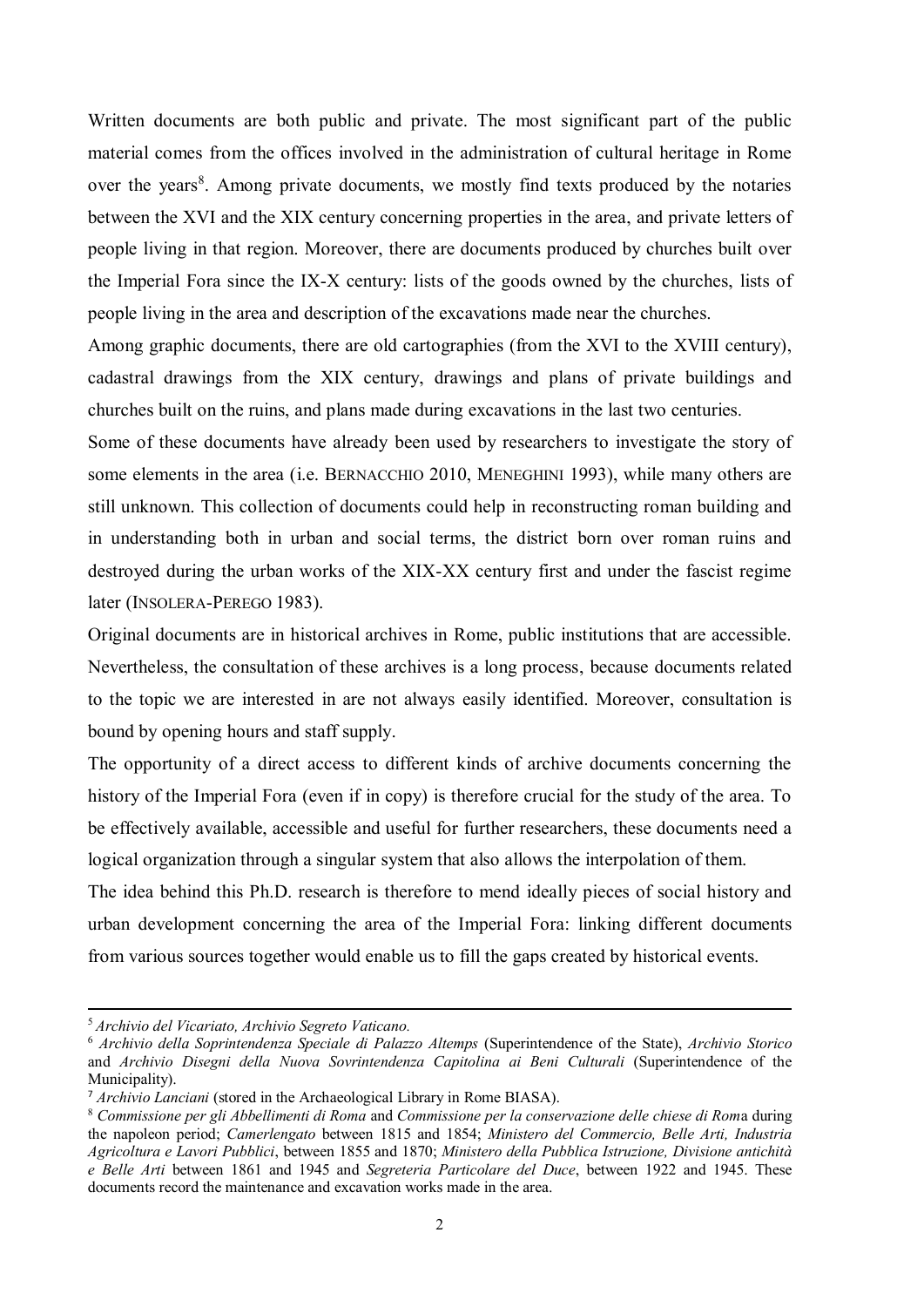The part of the research I am focusing on here is the creation of a system for the management of these archive documents and for their connection to the maps of the area, thus making possible for scholars to extract from the system chronological and spatial information.

Data from archives are usually organized through databases that enable to search archives through key words<sup>9</sup>. These systems however do not link information from different archives and do not give any spatial evidence. Introducing the space (as the geographical dimension of historical facts) in the analysis of this documents, it is possible to compare characteristics/events/phenomena with others existing or having existed in the same geographic space (BISSCHOPS 2012) and to study spatial variations in the set of documents.

Since the research is at its very early stage, the system has not been created yet. In this phase, a good system seems to be the G.I.S. (Geographic Information System) that allows storing and dynamically representing data from multiple sources, enabling a long list of different analysis. G.I.S., born for geography and urban planning, is nowadays accepted in the mainstream of archaeological practices as a system for storing, retrieving and quantifying archaeological data<sup>10</sup>. It is a perfect system for the juxtaposition of different kinds of data: a database management system built around two linked components, the spatial database and the attribute database. The former describes location and shape of physical and non-physical entities that are identified by lines, dots or polygons having spatial coordinates. The latter hold non-spatial data about spatial entities (BISSCHOPS 2012). This system would enable the combination of attribute data from various sources on the basis of their geographical location and, at the same time, it would allow the integration of familiar database operation (queries, statistical analysis) with the visualization and geographic analysis offered by maps.

In the case of the Imperial Fora, sources are various and give different perspectives on how the area was used. Plans or textual descriptions of medieval and later buildings recording also more ancient structures (Fig. 2), as well as plans and descriptions of excavations from XIX and XX, give information about imperial buildings. Documents such as deeds (notarial acts that testify transfers of properties or sales), taxation systems and lists of people recorded in churches, could be used to reconstruct spatial patterns of urban properties and temporal changes in properties holding. The same documents, together with descriptions of places, personal letters, inventory records from churches, etc. could be linked to topographical

-

<sup>9</sup> Examples are, in Italy, the SIUSA (the Unified Information System by the Archival Superintendence) or systems created for smaller private archives, like the *Archivio Chini* (Lido di Camaiore, Lucca), completely reorganized and digitized.

<sup>&</sup>lt;sup>10</sup> For the use of G.I.S. in archaeology, see WEATLEY-GILLINGS 2002.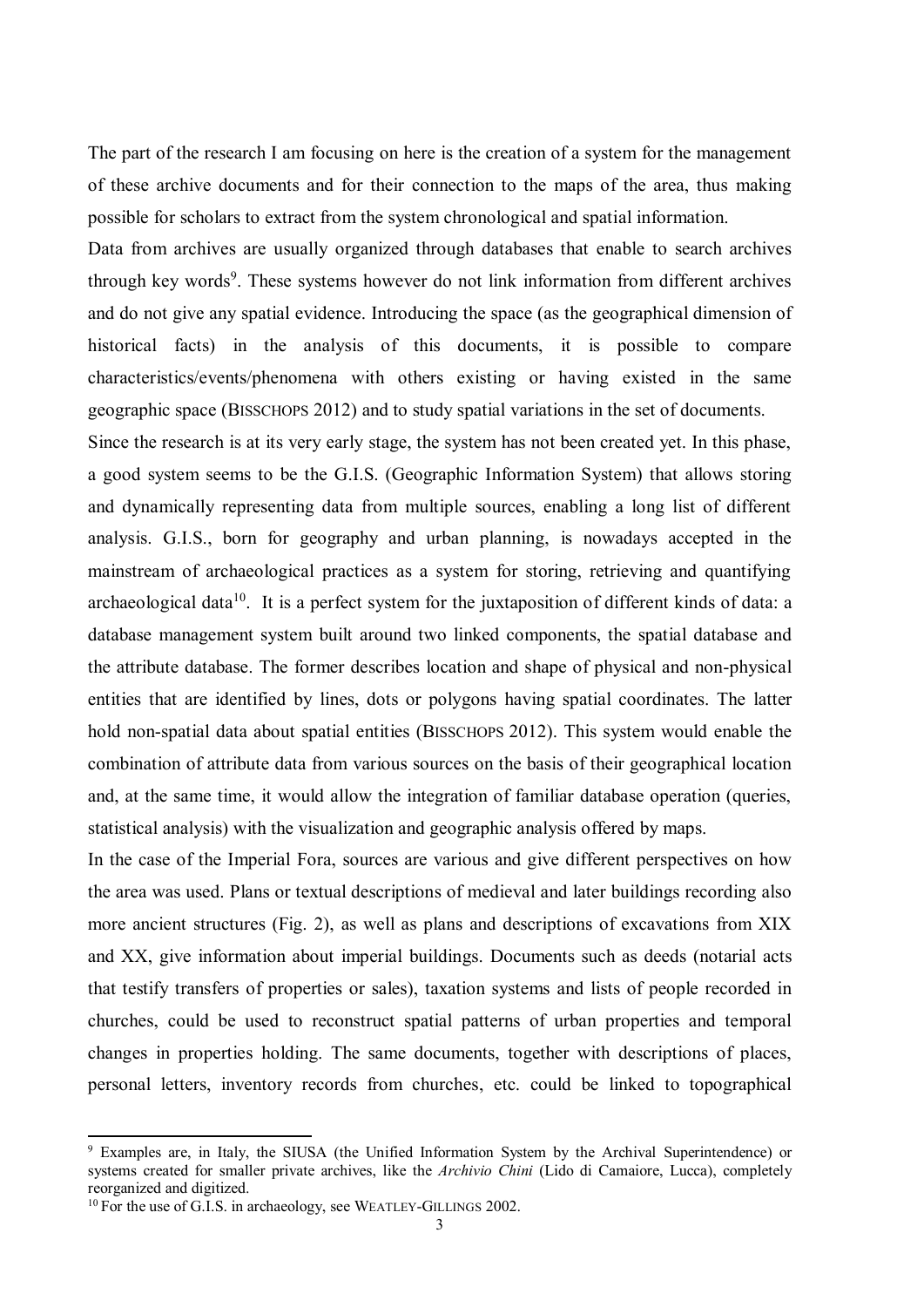evidences (still existing or not) in order to analyze how the space was used in different periods and to rebuild the social dimension of the district.

Building the system, the first task will be the creation of a cartographic basis, to georeference maps from different periods. Following tasks will be the creation of the relational database and the creation of the connections between texts and geographical evidences.

The system could also be used to make analysis and produce different kinds of maps. For example a map of the findings from the roman period in the area, with a link to a story of their location; a diachronic sequence of archaeological maps (period maps); maps of spatial evidences, to make visible on the same map features with the same characteristics (both architectural and social characteristics).

In order to do that, we should incorporate in the system maps, ancient plans/drawings, and written documents. The last are often very long, therefore a way either to include them into the system or to translate them into attributes should be found.

The system we are talking about is similar to what have recently been defined as "deep maps" (VON LUNEN-TRAVIS 2013): "more complex maps (using the term broadly) of the personalities, emotions, values, and poetics, the visible and invisible aspects of a place". In these maps: "each artifact (a letter, a photo, a painting, oral or video) would constitute a separate record anchored in time and space, this allowing us to keep them in relationship, and each layer would contain the unique view over time of an individual or a social unit […], fusing qualitative and quantitative data within a real and conceptual space". This brings us - as humanists - to the necessity of using G.I.S. to represent the "geography of space" as culture and not simply as mapped location.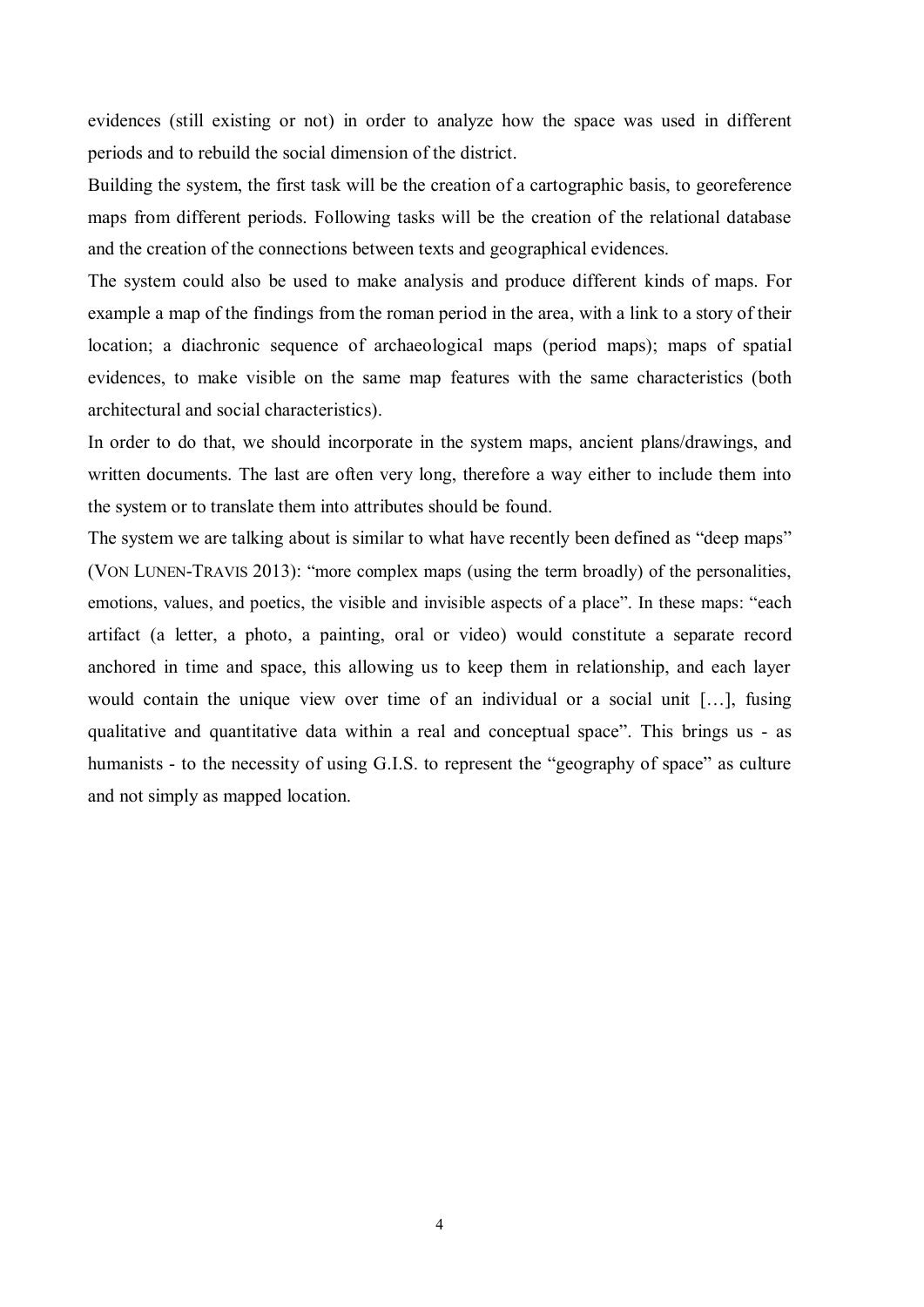## **FIGURES**



**Figure 1***.* Main changes in the topography of the area, from the I century A.D. until the present time



**Figure 2.** View of one of the churches in the Trajan Forum. In the foreground, ruins of the Forum. Drawing by Simone del Pollaiolo (XV century)